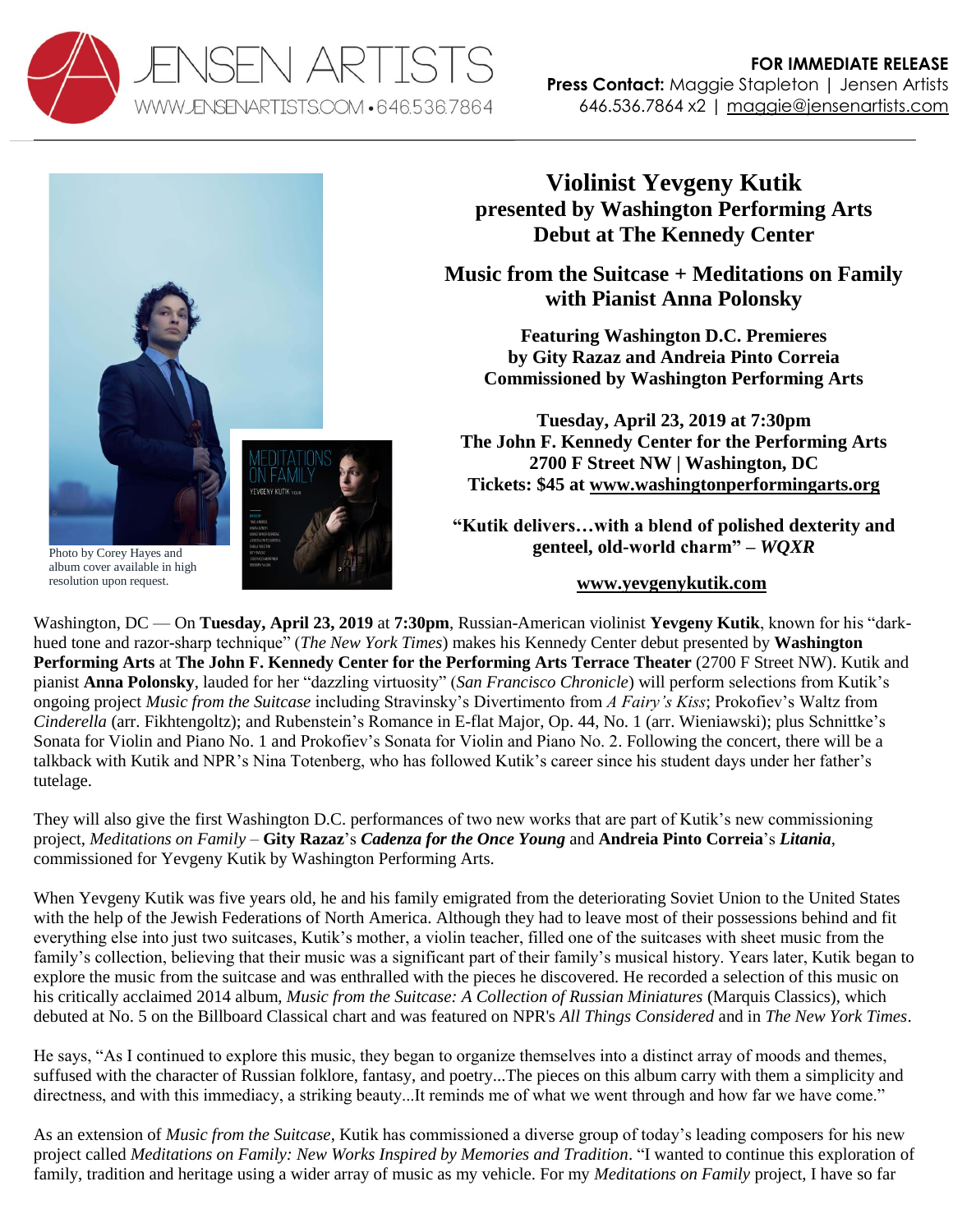commissioned eight different voices in composition today to help build a living archive devoted to family. Each composer has translated an old family photograph of theirs into a short miniature for violin as part of this project."

Featured composers include Joseph Schwantner, Andreia Pinto Correia, Gity Razaz, Timo Andres, Chris Cerrone, Kinan Azmeh, Gregory Vajda, and Paola Prestini. Kutik recorded each of the new pieces for weekly digital release online as singles on Marquis Classics, starting in January 2018 with the full EP released on March 22, 2019.

**About Yevgeny Kutik:** With a "dark-hued tone and razor-sharp technique" (*The New York Times*), Russian-American violinist Yevgeny Kutik has captivated audiences worldwide with an old-world sound that communicates a modern intellect. Praised for his technical precision and virtuosity, he is also lauded for his poetic and imaginative interpretations of standard works as well as rarely heard and newly composed repertoire.

A native of Minsk, Belarus, Yevgeny Kutik immigrated to the United States with his family at the age of five. In addition to *Music from the Suitcase* his discography includes his 2012 debut album, *Sounds of Defiance*, also on the Marquis label, which features the music of Achron, Pärt, Schnittke, and Shostakovich. Kutik released his third solo album, *Words Fail*, to critical acclaim on Marquis Classics in October 2016. The album uses Mendelssohn's *Songs Without Words* as a starting point to expand upon the idea that music surpasses traditional language in its expressive capabilities, and includes two new commissions on the theme by Timo Andres and Michael Gandolfi.

In April 2019, Kutik will make his debut at the Kennedy Center, presented by Washington Performing Arts. Additional performances in his 2018-19 season include appearances with the Dayton Philharmonic, La Crosse Symphony, Duluth Superior Symphony, Northeastern Pennsylvania Philharmonic, Springfield Symphony Orchestra, Symphony of the Redwoods, Verde Valley Sinfonietta, the Cape Town Philharmonic in South Africa, and recitals at the Honest Brook Music Festival, Bargemusic, and the Boston Conservatory at Berklee.

Deeply committed to fostering creative relationships with living composers in addition to performing music from the standard repertoire, Yevgeny Kutik has been involved in commissioning and premiering several new works. As an extension of *Music from the Suitcase*, Yevgeny has commissioned a diverse group of today's leading composers to form his new project, *Meditations on Family: A New Collection of Music for Violin*. The composers will translate a personal family photo into a short musical miniature for violin and various ensemble. Featured composers include Joseph Schwantner, Andreia Pinto Correia, Gity Razaz, Timo Andres, Chris Cerrone, Kinan Azmeh, Gregory Vajda, and Paola Prestini. Recent highlights include the world premieres of Timo Andres' *Words Fail* at The Phillips Collection, Michael Gandolfi's *Arioso Doloroso/Estatico* at National Sawdust in Brooklyn, Ron Ford's concerto *Versus* with the Tanglewood Music Center Orchestra, and Sheila Silver's *Six Beads on a String*, as well as the New York premiere of George Tsontakis' Violin Concerto No. 2 at the 92nd Street Y. He has also been involved in the performances of new and rarely played works by Kati Agócs, Joseph Schwantner, Nico Muhly, and Donald Martino.

Passionate about his heritage and its influence on his artistry, Kutik is an advocate for the Jewish Federations of North America, the organization that assisted his family in coming to the United States, and regularly speaks and performs across the United States to both raise awareness and promote the assistance of refugees from around the world.

Yevgeny Kutik made his major orchestral debut in 2003 with Keith Lockhart and The Boston Pops as the First Prize recipient of the Boston Symphony Orchestra Young Artists Competition. He has since performed with numerous regional orchestras across the U.S., and around the world at major venues including Switzerland's Verbier Festival; with Germany's Norddeutsche Philharmonie Rostock and WDR Rundfunk Orchestra Köln; Japan's Tokyo Vivaldi Ensemble; and in Poland at the March of the Living. In 2006, he was awarded the Salon de Virtuosi Grant as well as the Tanglewood Music Center Jules Reiner Violin Prize. Yevgeny Kutik began violin studies with his mother, Alla Zernitskaya, and went on to study with Zinaida Gilels, Shirley Givens, Roman Totenberg, and Donald Weilerstein. He holds a bachelor's degree from Boston University and a master's degree from the New England Conservatory and currently resides in Boston. Kutik's violin was crafted in Italy in 1915 by Stefano Scarampella.

**About Anna Polonsky:** Anna Polonsky is widely in demand as a soloist and chamber musician. She has appeared with the Moscow Virtuosi, the Buffalo Philharmonic, the Saint Paul Chamber Orchestra, the Columbus Symphony Orchestra, the Memphis Symphony, the Chamber Orchestra of Philadelphia, the St. Luke's Chamber Ensemble, and many others. Polonsky has collaborated with the Guarneri, Orion, Daedalus, and Shanghai Quartets, and with such musicians as Mitsuko Uchida, Yo-Yo Ma, David Shifrin, Richard Goode, Emanuel Ax, Arnold Steinhardt, Peter Wiley, and Jaime Laredo. She has performed chamber music at festivals such as Marlboro, Chamber Music Northwest, Seattle, Music@Menlo, Cartagena, Bard, and Caramoor, as well as at Bargemusic in New York City. Polonsky has given concerts in the Amsterdam Concertgebouw, the Vienna Konzerthaus, the Alice Tully Hall, and Carnegie Hall's Stern, Weill, and Zankel Halls, and has toured extensively throughout the United States, Europe, and Asia.